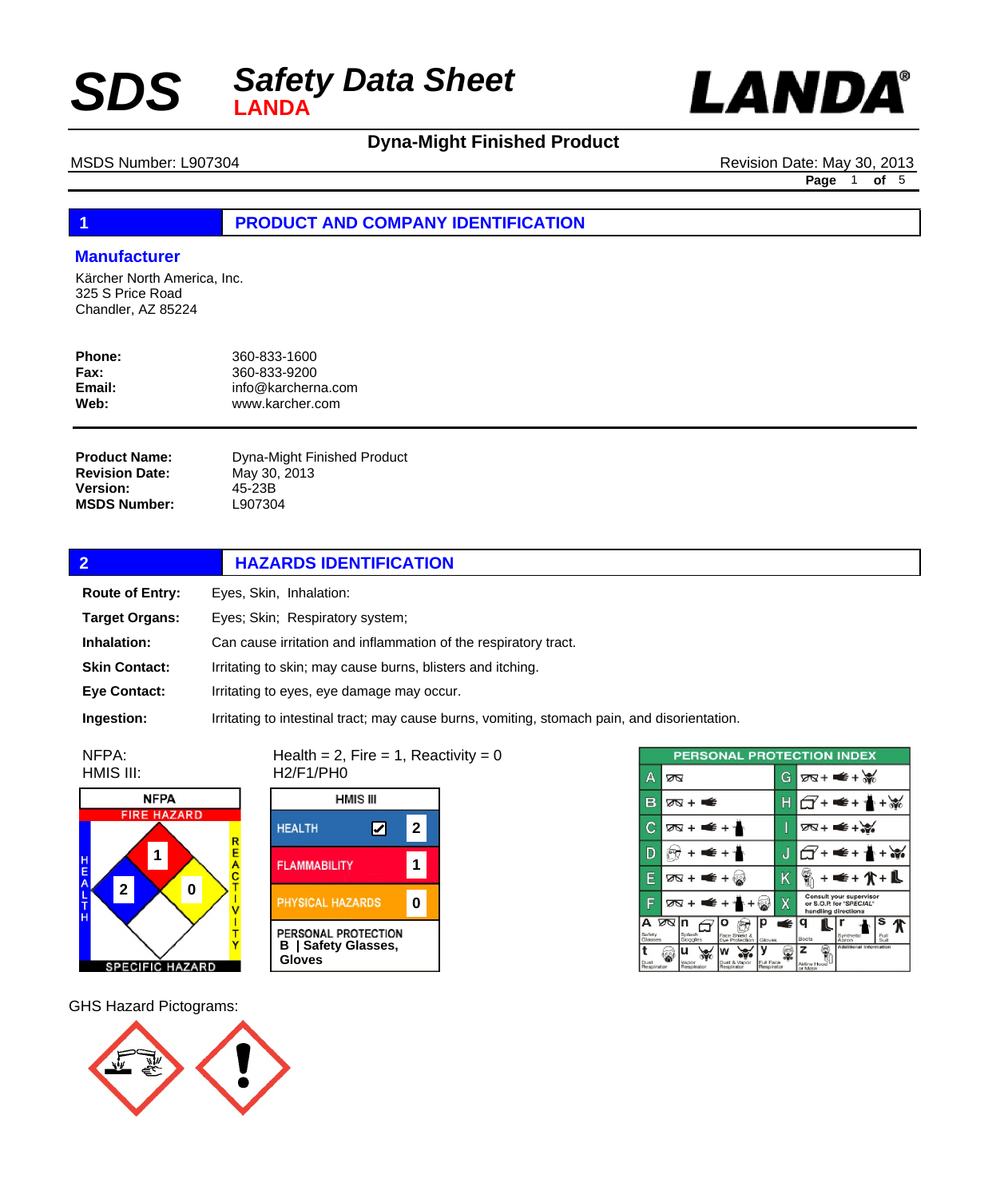# *Safety Data Sheet*  $SDS$



# **Dyna-Might Finished Product**

MSDS Number: L907304 **Revision Date: May 30, 2013 Page** 2 **of** 5

GHS Classifications: Health, Acute toxicity, 4 Oral Health, Acute toxicity, 4 Dermal Health, Serious Eye Damage/Eye Irritation, 1

GHS Phrases:

 Warning, H302 - Harmful if swallowed Warning, H312 - Harmful in contact with skin Danger, H318 - Causes serious eye damage

GHS Precautionary Statements:

Wash thoroughly after handling.

 Do not eat, drink or smoke when using this product.

 Wear protective gloves/protective clothing/eye protection/face protection.

 IF SWALLOWED: Call a POISON CENTER or doctor/physician if you feel unwell.

 IF ON SKIN: Wash with soap and water.

 IF IN EYES: Rinse continuously with water for several minutes. Remove contact lenses if present and easy to do.

Continue rinsing.

 Wash contaminated clothing before reuse.

**3 HAZARDS IDENTIFICATION**

### **Ingredients:**

|                       | CAS #   Percentage | Chemical Name                   |
|-----------------------|--------------------|---------------------------------|
| $1310 - 73 - 2$   <4% |                    | Sodium hydroxide                |
| 6834-92-0   <5%       |                    | Sodium metasilicate             |
| 111-76-2   <6%        |                    | Ethylene glycol monobutyl ether |

### **OSHA Regulatory Status:**

This SDS contains valuable information critical to the safe handling and proper use of this product. This SDS should be retained and available for employees and other users of this product.

| 4                    | <b>FIRST AID MEASURES</b>                                                                                                                                                                                                                                                                                                              |
|----------------------|----------------------------------------------------------------------------------------------------------------------------------------------------------------------------------------------------------------------------------------------------------------------------------------------------------------------------------------|
| Inhalation:          | Remove from exposure and get fresh air. Keep warm and at rest. Get medical attention immediately if artificial<br>respiration is required.                                                                                                                                                                                             |
| <b>Skin Contact:</b> | Remove contaminated clothing, jewelry and shoes immediately. Flush affected area with large amounts of water, then<br>use soap or mild detergent and large amounts of water for 15-20 minutes to cleanse area. If skin is severely irritated or<br>burned, get medical attention immediately.                                          |
| Eye Contact:         | Immediately flush eyes with large amounts of water occasionally lifting upper and lower lids for at least 15 minutes. Get<br>immediate medical attention.                                                                                                                                                                              |
| Ingestion:           | Rinse mouth with water. DO NOT INDUCE VOMITING unless instructed to by medical personnel. If vomiting occurs<br>keep head lower than hips to help prevent aspiration. If person is unconscious, do not induce vomiting; turn their head<br>to the side. Never make an unconscious person vomit or drink fluids. Get medical attention. |

| -5                         | <b>FIRE FIGHTING MEASURES</b> |  |  |  |
|----------------------------|-------------------------------|--|--|--|
| <b>Flash Point:</b>        | 100°C/212°F                   |  |  |  |
| <b>Flash Point Method:</b> | Closed Cup                    |  |  |  |

Wear self-contained breathing apparatus and other protective clothing. Use any standard agent - choose the one most appropriate for type of surrounding fire.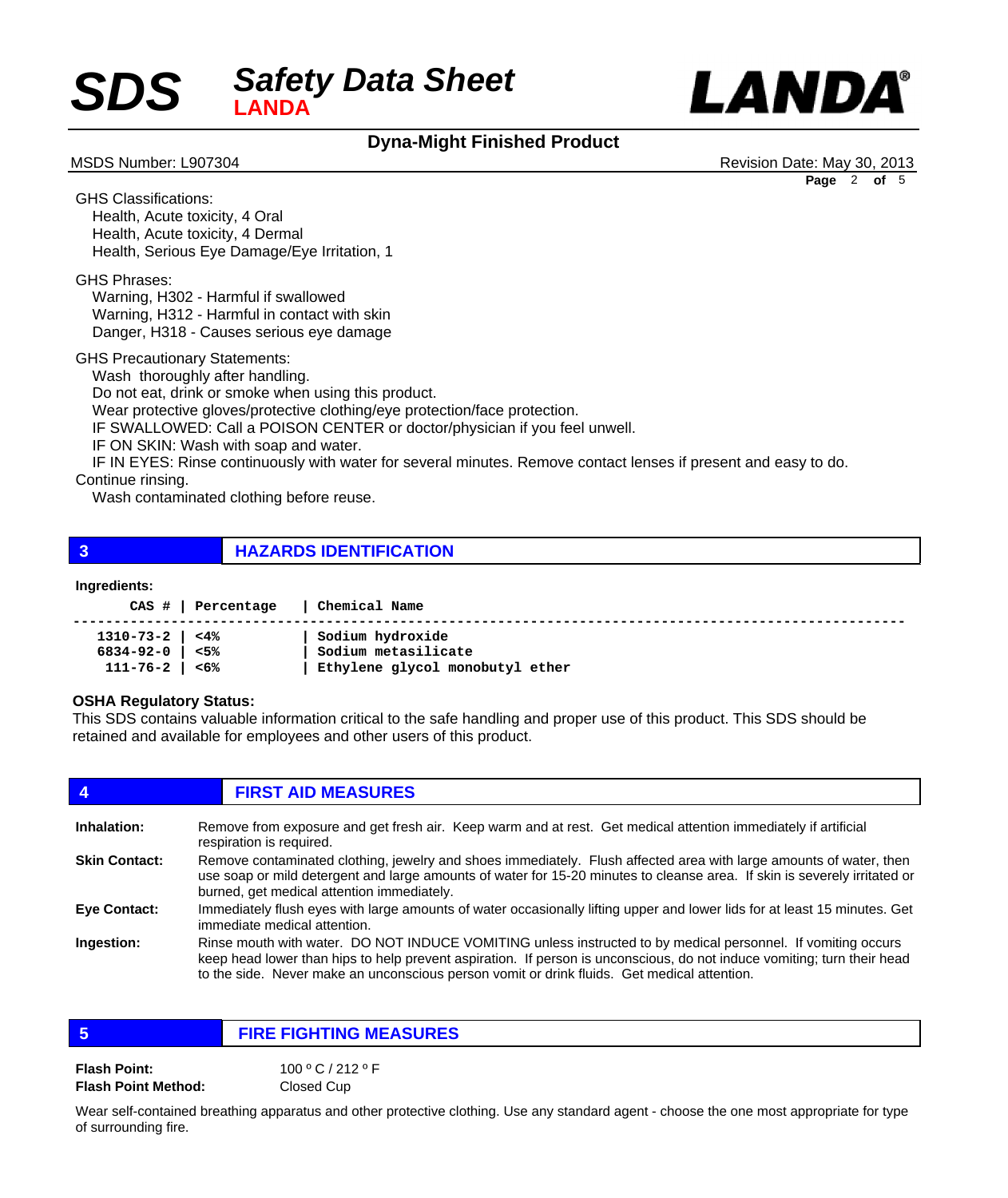



**Dyna-Might Finished Product**

MSDS Number: L907304 **Revision Date: May 30, 2013** Revision Date: May 30, 2013

**Page** 3 **of** 5

### **6 ACCIDENTAL RELEASE MEASURES**

Isolate area; keep unnecessary personnel away. Do not discharge into drains. Ventilate closed spaces before entering. Prevent further leakage or spillage if safe to do so. Prevent entry into waterways, sewers, basements or confined areas. Wear appropriate protective equipment and clothing during cleanup. Use a non-combustible material like vermiculite, sand or earth to soak up the product and place into a container for later disposal.

|                              | <b>HANDLING AND STORAGE</b>                                                                                                                            |
|------------------------------|--------------------------------------------------------------------------------------------------------------------------------------------------------|
| <b>Handling Precautions:</b> | Do not get in eyes, on skin, or on clothing. Do not breathe vapor. Keep container closed. Promptly clean<br>up spills. Wash thoroughly after handling. |

Store out of reach of children; keep container closed; store in a cool, well-ventilated place. **Storage Requirements:**

**8 EXPOSURE CONTROLS/PERSONAL PROTECTION**

**Engineering Controls: Personal Protective Equip:** Normal room ventilation is satisfactory for limited use. HMIS PP, B | Safety glasses, Gloves

Sodium Hydroxide 1310-73-2 OSHA PEL 2 mg/m3 Ethylene glycol butyl ether 111-76-2 OSHA PEL 50 ppm - 240 mg/m3

### **9 PHYSICAL AND CHEMICAL PROPERTIES**

**Physical State: Spec Grav./Density: pH: Appearance:** Clear red-orange

Liquid 8.98 lb/gal 13.05 as is

**Odor: Solubility:** none Soluble

**10 STABILITY AND REACTIVITY** Product is stable under normal conditions. None Known Strong oxidizing or acidic materials Exposure to fire may liberate carbon dioxide, carbon monoxide, organic acids, and other unidentified **Stability: Conditions to Avoid: Materials to Avoid: Hazardous Decomposition:**

thermal decomposition products from this product or its packaging. Will not occur.

**Hazardous Polymerization:**

**11 TOXICOLOGICAL INFORMATION**

### **Toxicity Data:**

Sodium Hydroxide 1310-73-2

Oral ( LD 50): Not listed on RTECS

Intraperitoneal Injection 40 mg/kg - Mouse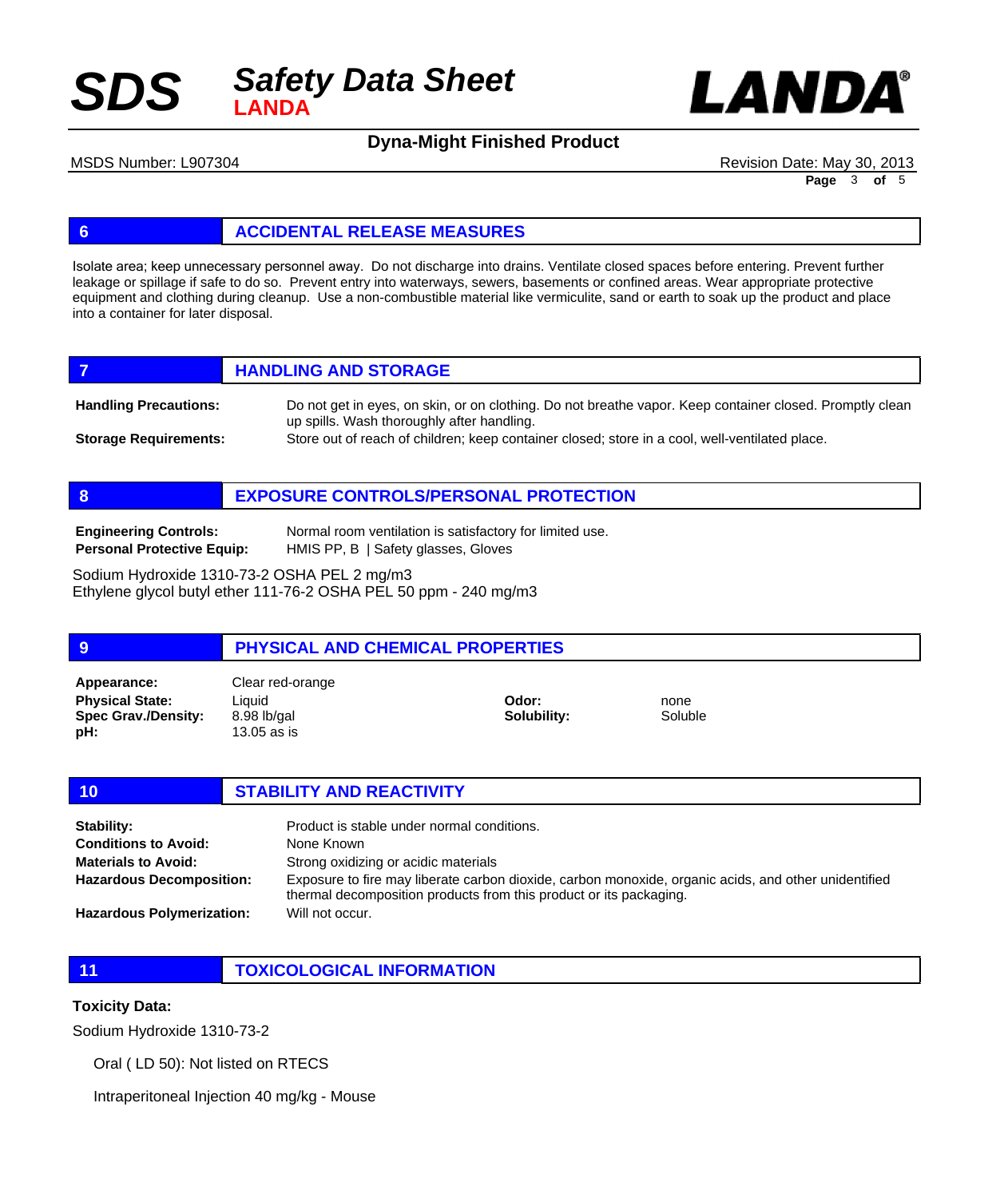



# **Dyna-Might Finished Product**

MSDS Number: L907304 **Revision Date: May 30, 2013** Revision Date: May 30, 2013 **Page** 4 **of** 5

Inhalation ( LC 50): Not listed on RTECS

Skin irritation: Mild

Eye irritation: Severe

Sensitation: Not considered an occupational sensitizer

Sodium Metasilicate 6834-92-0

Oral ( LD 50): 1153 mg/kg - Rat

Inhalation ( LC 50): Not listed on RTECS

Skin irritation: Severe

Eye irritation: Severe

Sensitation: Not considered an occupational sensitizer

Ethylene glycol butyl ether 111-76-2

Oral ( LD 50): 917 mg/kg - Rat

Inhalation ( LC 50): 2900 mg/m3/7H - Rat

Skin irritation: Mild

Eye irritation: Mild

Sensitation: Not considered an occupational sensitizer

### **12 ECOLOGICAL INFORMATION**

On the basis of available information, this material is not expected to produce any significant environmental effects when recommended use instructions are followed.

### **13 DISPOSAL CONSIDERATIONS**

Dispose of in accordance with all applicable regulations.

**14 TRANSPORT INFORMATION**

UN1719 Caustic alkali liquids, n.o.s., (Sodium hydroxide, Sodium metasilicate), 8, II Ship in accordance with 49 CFR parts 100-185.